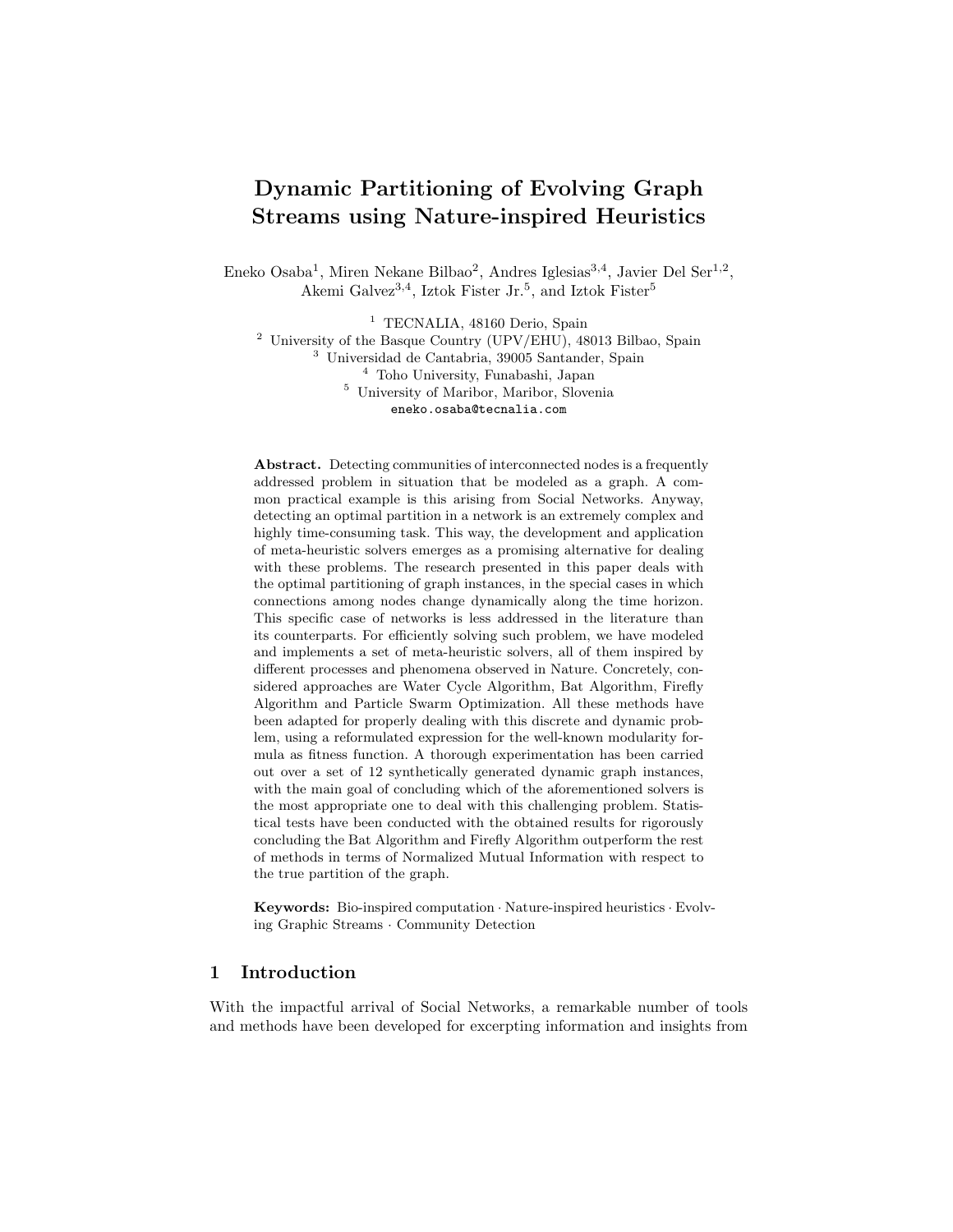the multiple interrelations between their users [1]. In this regard, the knowledge that can be drawn using these methods range from evaluating the influence of a specific node in the whole graph (centrality), to enriched ways of network visualizing or the finding of shortest paths amidst a pair or groups of nodes. As has been seen in late years, all this information can be used for interesting practical goals, such as the identification of radicalization risk [2, 3], or child abuse detections [4, 5].

Among all the valuable knowledge that can be inferred from these Social Networks, the detection of different communities within the nodes is probably one of the most recurrent tasks, being the main focus of lots of recently developed scientific studies. Specifically, a community refers to a group of nodes which meet the general principles of strong intra-connectivity (strong links between members of the same community) and weak inter-connectivity (weak connectivity with nodes belonging to other partitions). Furthermore, the redefinition of these measured parameters leads to the characterization of different networks (weighted, multiple edges, directed, self loops), quantifying the cohesiveness of any candidate community.

Additionally, diverse efficient metrics have been projected in the literature for evaluating the quality of proposed partitions. Each of these metrics take different assumptions for measuring the connectivity, yielding to a single quality value for the community. Permanence [6], Surprise [7] and Newman and Girvan's Modularity [8] are some frequently used examples. In this specific study, the lastmentioned Modularity is considered.

In terms of computational solvers, many different approaches have been proposed in recent years for finding communities towards (explicitly or implicitly) optimizing one of the aforementioned metrics. Related with the research presented in this manuscript, a growing community is currently emerging devoted to adapting well-known (or even develop new) heuristic optimization algorithms, directly adopting one modularity metric as objective function. Many of these works can be found in the recent literature, focused on assorting combinations of algorithmic approaches, network instances and quality measurement metric functions. In this context, Genetic Algorithms (GA) crop up as one of the most often employed methods for discovering partitions in networks of different characteristics [9, 10]. Besides GAs, many techniques that fall inside the umbrella of Evolutionary Computation and Swarm Intelligence have been proposed in last years, with the main goal of solving same or similar problem. Some of these solvers are the Ant Colony Optimization [11] or Particle Swarm Optimization [12]. Furthermore, interestingly for the scope of this work, a growing strand of the related literature is currently committed to the adaptation of modern natureinspired algorithms for community detection in networks. Some examples are the Firefly Algorithm [13], Bat Algorithm [14] or Artificial Bee Colony [15].

At this point, it is worth to mention a specific case of networks, which are characterized by their dynamism. Since time immemorial, relationships between human beings tend to be different over time. In this sense, people are used to strengthen existing (or build new) relations over their whole lives, meanwhile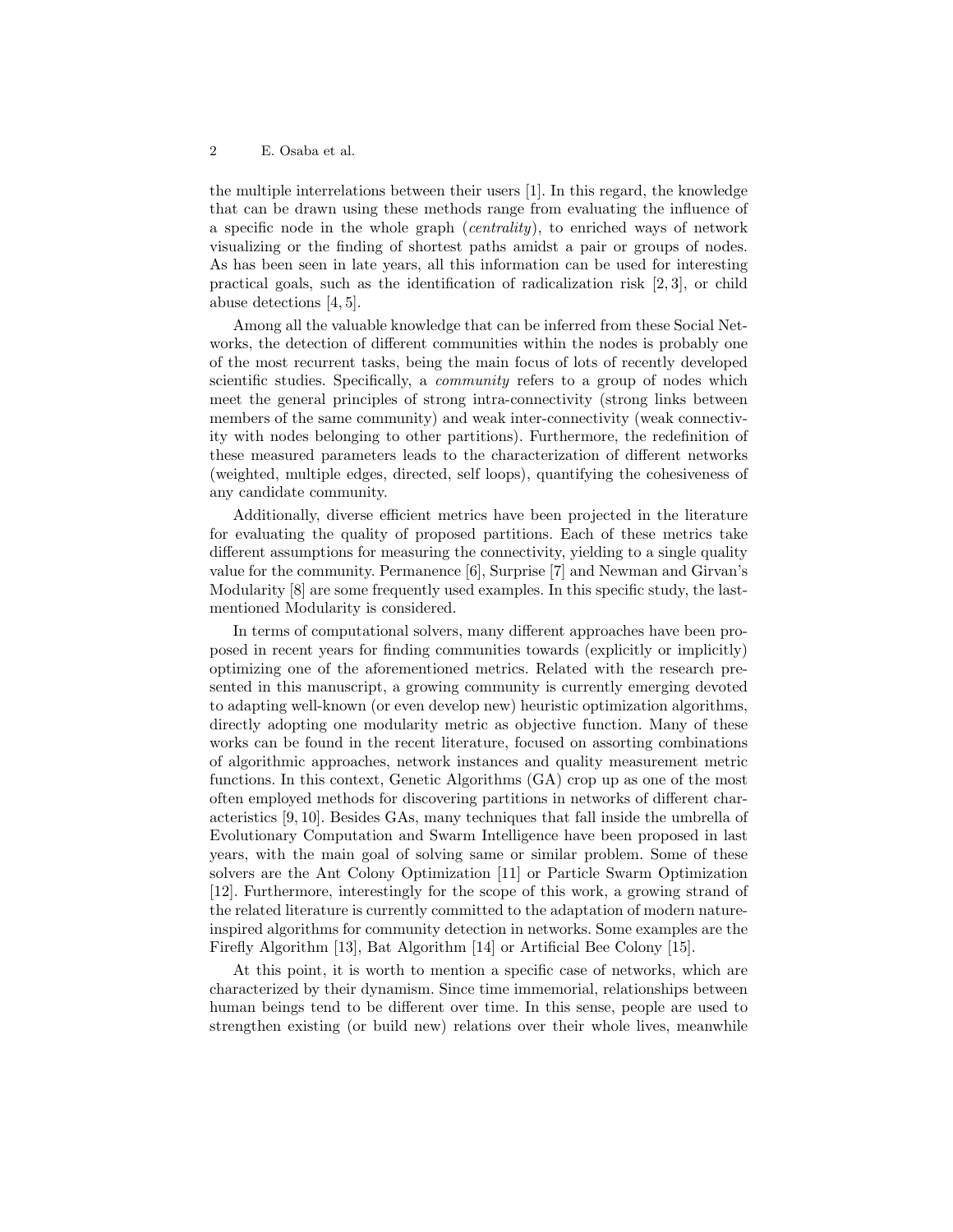some others are weakened (or even broken up). For this reason, if we analyze the relationship history of a single person in a long enough time lapse, we will surely find some dynamism. Of course, this evolution is also reflected in Social Networks. This way, Dynamic Networks are special cases of graphs in which the number of links among nodes, the strength of these links or even the number of nodes can suffer changes along the time. Thus, a Dynamic Network can be seen as an Evolving Graph Stream, in which the evolution of the network is described step by step.

Dynamic Networks have also been the subject matter of a recently published interesting works, focused on dynamic community finding [16]. In [17], for example, a multi-objective Bat Algorithm is presented for dealing with this problem. GAs have also been occasionally adapted to this kind of graphs, as can be seen in [18] or [19]. In any case, the amount of scientific material related to this topic is much fewer than the one associated to stationary networks.

With all this, the research presented in this paper aims at taking a step further over this scarce state of the art by elaborating on several directions: 1) we face the problem of finding communities in dynamic networks, far less used than stationary ones; 2) we adopt the Hamming Distance as a metric to assess the similarity between different solutions and partitions, and 3) we evaluate these algorithmic features with a group of ad-hoc adopted nature-inspired solvers: Water Cycle Algorithm (WCA, [20]), Bat Algorithm (BA, [21]), Firefly Algorithm (FA, [22]) and Particle Swarm Optimization (PSO, [23]). Along the paper, details on how these methods have been adapted to the proposed problem are exposed, as well as a justification of their expected benefits. In order to measure the performance of each method, results reached over 12 synthetically generated datasets are compared and discussed, based on their efficiency on discovering their ground-of-truth partition. Furthermore, with the intention of drawing fair and rigorous conclusions, two different statistical tests (Friedman's and Holm's) are employed with the obtained outcomes.

The rest of the paper is structured as follows: in the next Section 2, the problem of detecting communities in dynamic networks is formulated. After that, the heuristic solvers are described in Section 3, while the experimentation is displayed in Section 4. This manuscript ends with conclusions and further work in Section 5.

# 2 Problem Statement

In order to properly deal with the aforementioned community detection problem, we start by modeling the dynamic network as a graph  $\mathcal{G} = \{V, \mathcal{E}\}\$ , where V represent the group of  $|\mathcal{V}| = V$  vertex or nodes of the network, whilst  $\mathcal{E}$  corresponds to a set that describes the dynamic situation of the links (or edges connecting every pair of nodes) along the whole time horizon. At this point, it is interesting to clarify that the time horizon is comprised by a set of graph snapshots, each one describing the specific situation of the network at one exact moment. This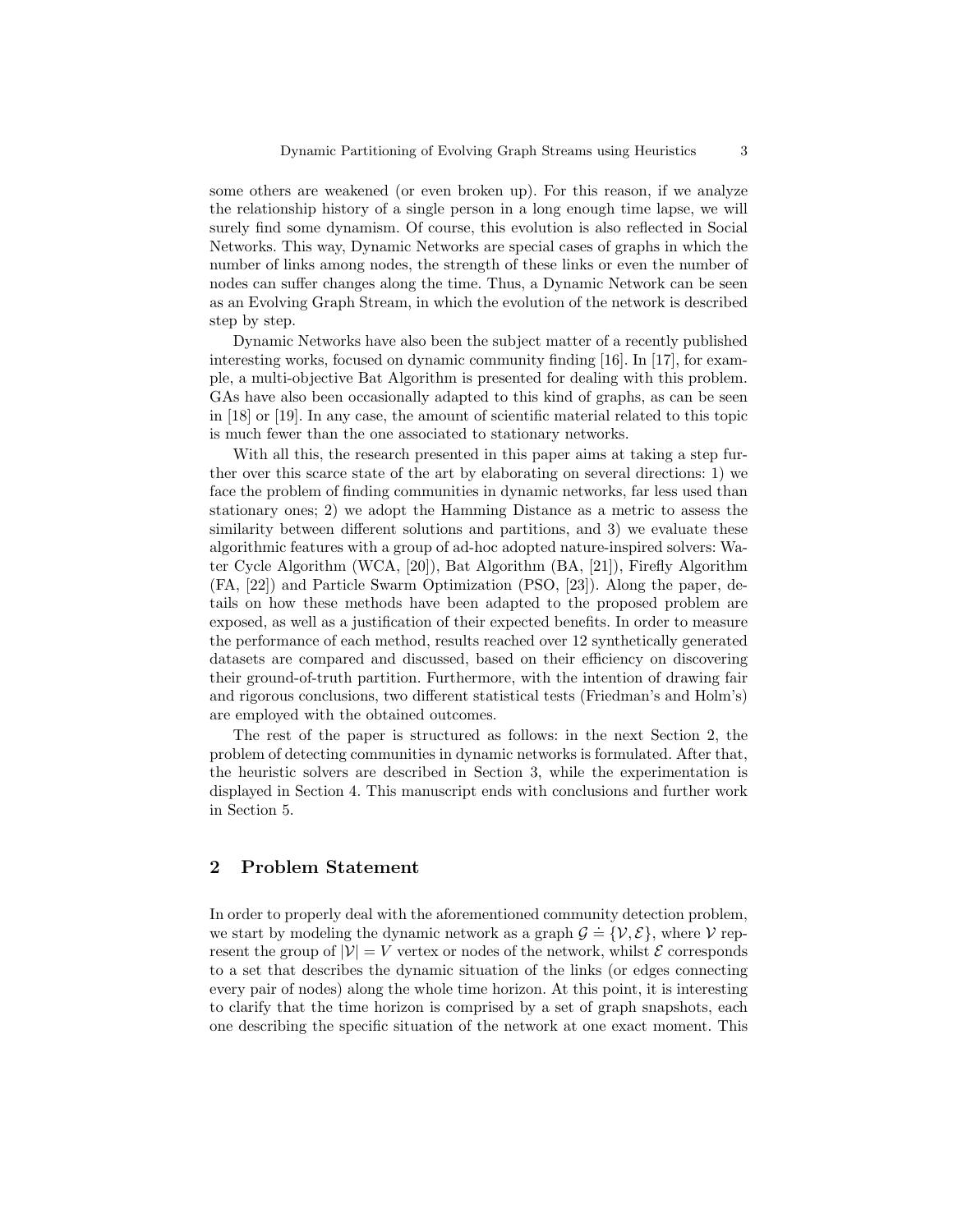way,  $\mathcal{E} \doteq \{e_1, \ldots, e_N\}$ , corresponding  $e_n$  to the set of edges at timestamp n. In our study, we have established N in 30 and 40.

Another noteworthy point is that, while the relation between the nodes vary along the time, the number and situation of all vertex remains constant along the time horizon. Furthermore, the weight of each link connecting every pair of nodes v and v' is  $w_{v,v'} = 1$ . We also assume that  $w_{v,v} = 0$  (i.e. no self-loops) and that  $w_{v,v'} = 0$  if nodes v and v' are not connected. For notational convenience, we define an adjacency matrix **W** given by  $\mathbf{W} \doteq \{w_{v,v'} : v, v' \in \mathcal{V}\}\$ , and fulfilling  $Tr(\mathbf{W}) = 0$ . Finally, symmetry is always assumed in  $\mathcal{G}$ , meaning that  $w_{v,v'} = w_{v',v}$ . From now on, and in order to properly contemplate the dynamism inherent to the problem, weights are represented as  $w_{v,v'}^n$ , depicting the weight at timestamp n.

With all this, the problem of finding communities in the graph  $\mathcal G$  is conceived in this study as the partition of the vertex set  $\mathcal V$  into a number of non-empty and disjoint groups, each with a non-fixed size. Assuming that  $M$  is the number of groups of partition  $\tilde{V} = \{V_1, \ldots, V_M\}$ , such that  $\cup_{m=1}^M V_m = V$  and  $V_m \cap$  $\mathcal{V}_{m'} = \emptyset \ \forall m' \neq m$  (i.e. no overlapping communities). We can thus denote the community to which node v belongs as  $\mathcal{V}^v \in \tilde{\mathcal{V}}$ . Analogously, from now on, the set of partitions will be represented as  $\mathcal{V}_n$ , depicting  $\widetilde{\mathcal{V}}_n = \{V_1^n, \ldots, V_M^n\}$  the group communities found at a specific timestamp  $n$ . This way, dynamism can be contemplated in this formulation.

Furthermore, as has been advanced in the introduction, the Newman and Girvan's Modularity formula has been adopted for measuring the quality of a given partition. This well-known function has been employed in myriad of works before, and its adequacy has been proven extensively [24–26]. This way, the measure of modularity for the considered community can be computed by:

$$
Q(\widetilde{\mathcal{V}_n}) \doteq \frac{1}{2|E_n|} \sum_{ij} \left[ w_{v,v'}^n - \frac{k_i^n k_j^n}{2|E_n|} \right] \delta(v,v')_n, \tag{1}
$$

where  $k_i^n$  is the degree of node  $i, |E_n|$  is the total number of edges in the network, and  $\delta(v, v')_n$  represents the Kronecker delta symbol, all of them contextualized in timestamp n. Clearly explained,  $\delta(v, v')_n$  is a binary function  $\delta : \mathcal{V}_n \times \mathcal{V}_n \mapsto$  $\{0, 1\}$ , such that  $\delta(v, v'_n) = 1$  if  $\mathcal{V}_n^v = \mathcal{V}_n^{v'}$  as per the partition set by  $\widetilde{\mathcal{V}_n}$  (and 0) otherwise). All of them also contextualized by the timestamp  $n$ .

Therefore, detecting a *good* partition  $\widetilde{\mathcal{V}}_n^*$  of the considered network  $\mathcal G$  can be casted as:

$$
\widetilde{\mathcal{V}}_n^* = \arg \max_{\widetilde{\mathcal{V}_n} \in \mathcal{B}_V} Q(\widetilde{\mathcal{V}_n}), \tag{2}
$$

denoting  $\mathcal{B}_V$  the group of possible partitions of  $\mathcal{V}_n$  elements into nonempty subgroups (i.e. the solution space of the above combinatorial problem). The specific cardinality of this set is huge, which is given by the V-th Bell number [27]. This means that if we consider a network composed by  $V = 20$  nodes, it can be partitioned in approximately  $517.24 \cdot 10^{12}$  different manners. Thus, considering that a separated evaluation can be computed in 1 microsecond on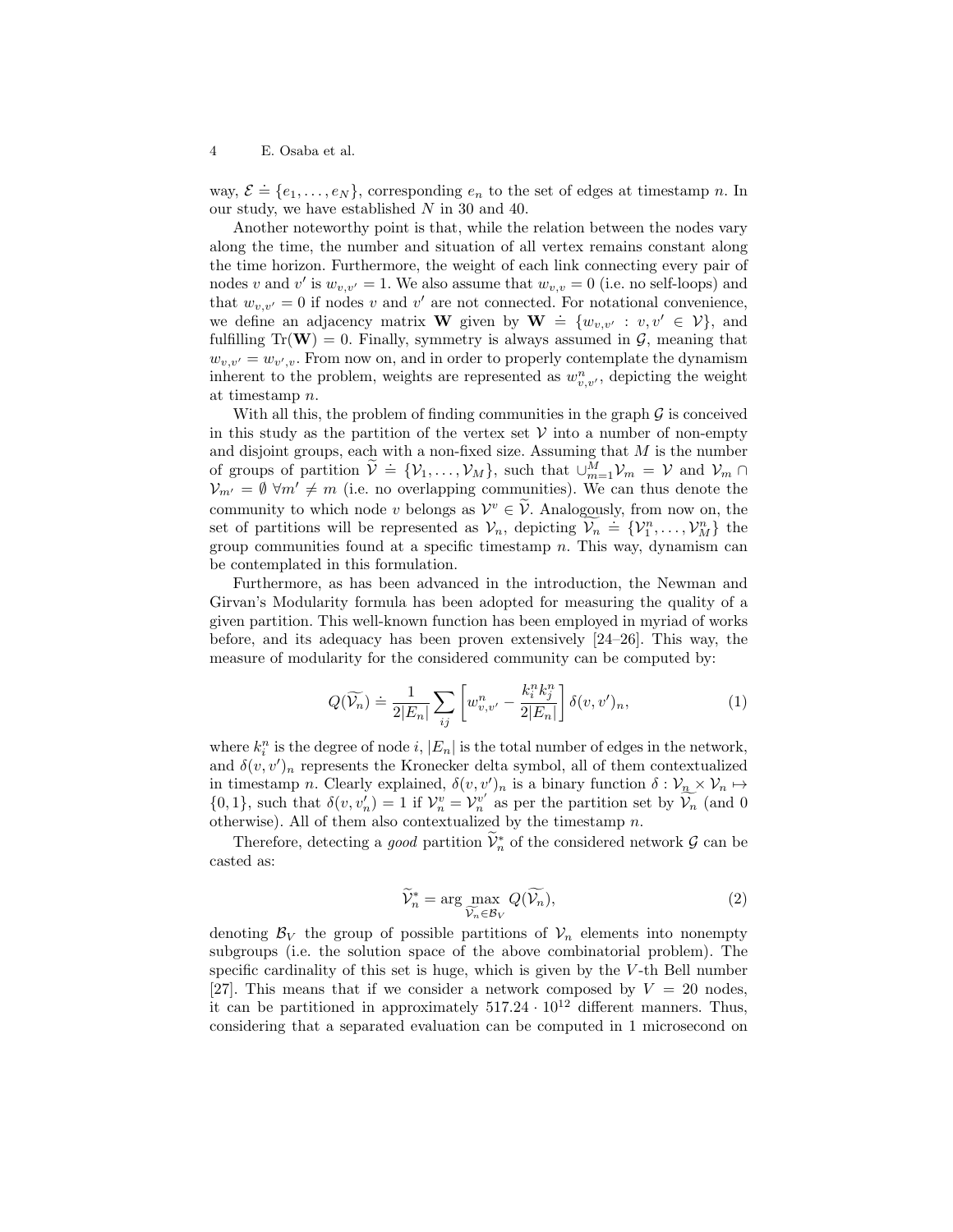average, we would need more than one and a half years to check all possible combinations. This situation confirms the necessity of using a heuristic method for the efficient exploration of the solution space.

Finally, it is worth-mentioning at this point that the main goal of this paper is to solve the described problem in  $n$  consecutive timestamps, trying to reach the highest precision possible. To do that, it is important to consider different degrees of similarity between adjacent graph snapshots n and  $n + 1$ .

## 3 Proposed Nature-inspired Solvers

With the aim of properly deal with the above describe problem, several natureinspired methods have been proposed. Prior to the description of each considered solver, some common design aspects are described in what follows, related to the encoding strategy, solution repair mechanism and the method used for comparing different solutions.

Being one of the most important aspects while heuristic developing, it is interesting to mention that label-based representation [28] has been adopted for encoding purposes. This way, each solutions is codified as a permutation  $x =$  $[c_1, c_2, \ldots, c_V]$  of V integers from the range  $[1, \ldots, V]$ , where V denotes the number of nodes in the network. Furthermore,  $c_v$  denotes the cluster label to which node v belongs to. For instance, considering a  $V = 12$  network, a possible solution could be  $\mathbf{x} = \begin{bmatrix} 1, 2, 2, 1, 1, 2, 2, 3, 2, 3, 3, 3 \end{bmatrix}$ , which means that the partition depicted is  $\mathcal{V} = {\mathcal{V}_1, \mathcal{V}_2, \mathcal{V}_3}$ , where  $\mathcal{V}_1 = {\mathcal{1, 4, 5}}$ ,  $\mathcal{V}_2 = {\mathcal{2, 3, 6, 7, 9}}$  and  $\mathcal{V}_3 =$  $\{8, 10, 11, 12\}.$ 

With the intention of avoiding ambiguities in the representation, a repairing mechanism has been built, which is partly inspired from the one presented in [29]. Thanks to this procedure, which is applied to every newly created solution, ambiguities generated by solutions such as  $x = [4, 2, 2, 4, 4, 2, 2, 3, 2, 3, 3, 3]$  and  ${\bf x} = [7, 1, 1, 7, 7, 1, 1, 4, 1, 4, 4, 4]$  (which represent the same partition) are solved, transforming both of them to the above shown  $x = [1, 2, 2, 1, 1, 2, 2, 3, 2, 3, 3, 3].$ 

An additional important aspect of the developed methods is how the similarity between different solutions is measured. This similarity is the basis of the movement strategies inherent to each of the proposed techniques. Thus, the well-known Hamming Distance has been chosen for this purpose. This function has previously used in several studies with the same objective, as can be seen in [30], verifying its adequacy in this context. Concretely, Hamming Distance is calculated as the number of non-corresponding elements between two individuals. This way, and considering two partitions  $\mathbf{x} = [1, 2, 2, 1, 2, 2, 2, 3, 2, 3, 1, 1]$ and  $\mathbf{x} = [1, 2, 1, 1, 1, 2, 2, 3, 2, 3, 3, 3]$  their Hamming Distance  $D_H(\mathbf{x}, \mathbf{x}')$  would equal 4.

Finally, four movement functions have been implemented for evolving individuals along the search process. The use of these operators is based on the distance between two different partitions. Specifically, these functions are named  $CE<sub>1</sub>$ ,  $CE_3$ ,  $CC_1$  and  $CC_3$ . On the one hand, the subscript represents the number of randomly selected nodes, which are extracted from its corresponding community.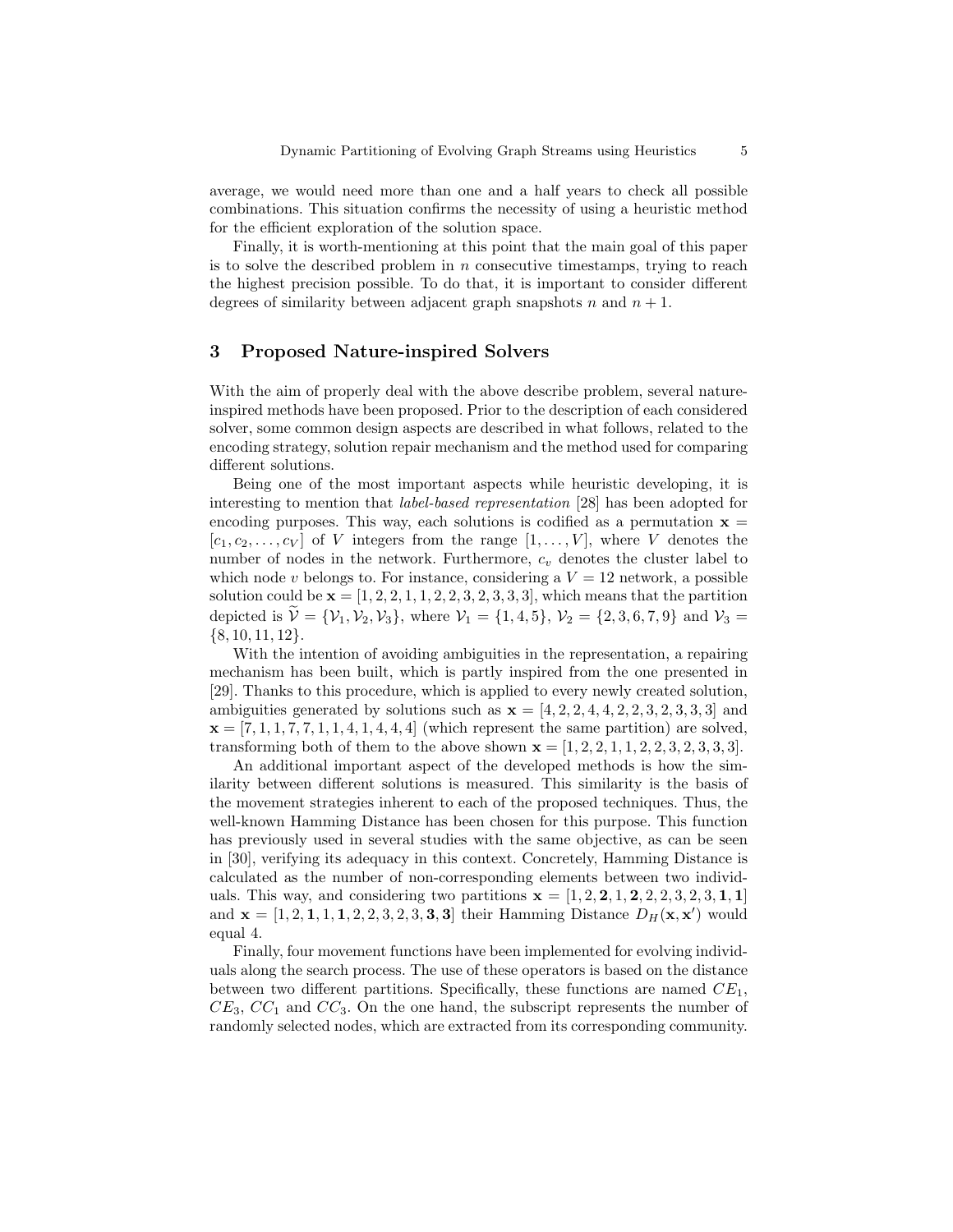On the other hand, in  $CE_*$  operators the taken nodes are re-inserted in already existing clusters, while in  $CC_*$  nodes can be inserted also in newly generated ones.

WCA : The Water Cycle Algorithm was firstly proposed in [31] for solving continuous optimization problems. As has been made in other scientific works [32], a discrete adaptation has been conducted for properly facing the problem addressed in this research. Regarding this approach, and laying aside the aspects mentioned in the beginning of this section, the most crucial mechanism to implement is the way in which streams and rivers flow to their corresponding leading individual. Thus, and following the same philosophy of the basic WCA, the movement of each stream  $p_{str} \in \mathcal{P}_{str}$  towards its river  $\lambda(p_{str})$  at each generation  $t \in \{1, \ldots, T\}$  is set to:

$$
\mathbf{x}^{p_{str}}(t+1) = \Psi\left(\mathbf{x}^{p_{str}}(t), \min\left\{V, \left|rand \cdot \theta \cdot D_H(\mathbf{x}^{p_{str}}(t), \mathbf{x}^{\lambda(p_{str})}(t))\right|\right\}\right), \quad (3)
$$

where rand is a continuous random variable uniformly distributed in  $\mathbb{R}[0,1], \theta$ is a heuristic parameter. Furthermore,  $\Psi(\mathbf{x}, Z) \in \{CE_1, CE_3, CC_1, CC_3\}$ , each one parametrized by the number of times  $Z$  this function is applied to  $x$ . This way, the best movement resulting from all the  $Z$  movements carried out on  $x$  is selected as output. The same logic is adopted for the movements of a river or a stream towards the sea, just replacing  $\mathbf{x}^{\lambda(p_{str})}(t)$  by  $\mathbf{x}^{p_{sea}}(t)$ .

Additionally, the inclination mechanism recently proposed in [32] is also used in the developed discrete WCA, with the main goal of boosting the exploration ability of the method. This simple mechanism endows the algorithm with the intelligence of properly selection the movement operator to use at each iteration for every individual. This election depends on the specific situation of each raindrop. Concretely, each time an individual is about to perform a movement, the aforementioned *inclination*  $\xi(\mathbf{x}, \mathbf{x}')$  is computed using as reference the  $D_H(\mathbf{x}, \mathbf{x}')$ to its designated river/sea **x'**. Particularly,  $\xi(\cdot, \cdot)$  is equal to  $V/D_H(\cdot, \cdot)$ . Accordingly, the bigger  $D_H(\cdot, \cdot)$  is, the higher  $\xi(\cdot, \cdot)$  should be, forcing the method to perform a *fast move* with a higher probability. On the contrary, if  $D_H(\cdot, \cdot)$  is small the inclination decreases, suggesting that the search is in a promising area of the solution space, and performing a slow move with higher probability. In the present study, four different movement functions have been considered, deeming  $CC_*$  as fast moves, and  $CE_*$  as slow moves. Finally, the evaporation and raining procedures remain in the same way as in the original WCA. Specifically, the raining process comprises a number R of consecutive  $CC_3$  movements.

BA : As for the WCA, the classic BA was firstly introduced for solving continuous optimization problems. For this reason, a discrete adaptation has been conducted in order to correctly face the problem addressed in this paper. As in many other adaptations [33], each bat represents a feasible solution of the problem. Both concepts of loudness  $A_i$  and pulse emission  $r_i$  have been considered in exactly the same form as in the basic version of the method. Furthermore, in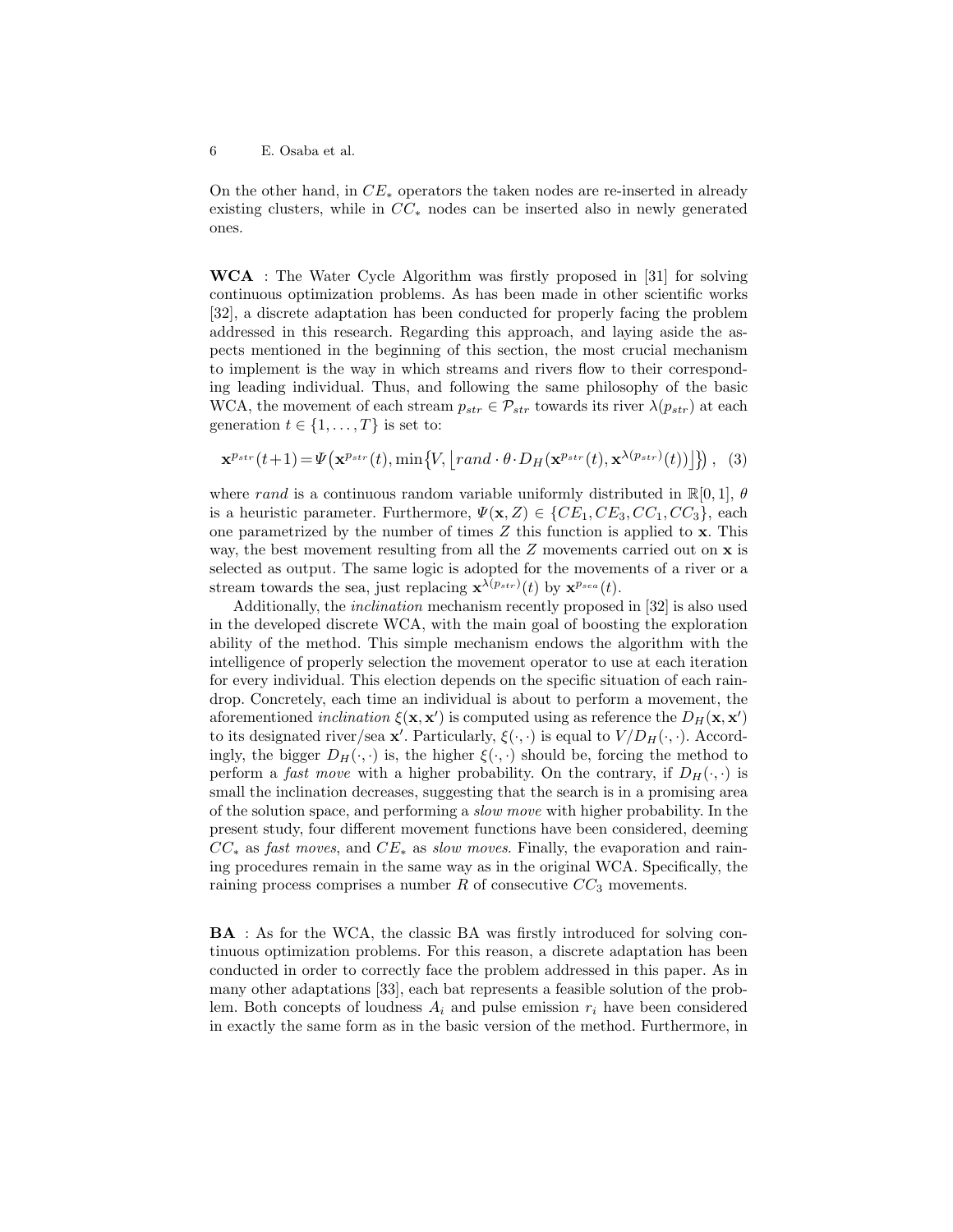order to simplify the complexity of the approach, frequency  $f_i$  parameter has not been deemed. Finally, the velocity  $v_i$  has been adapted, considering the Hamming Distance as measure function to evaluate the similarity between two bats. This way,  $v_i^t = \text{Random}[1, D_H(\mathbf{x_i}, \mathbf{x}_*)]$ . In other words, the  $v_i$  of a bat i at time step  $t$  is a random number, which follows a discrete uniform distribution between 1 and the difference between this i and the best bat of the swarm. Finally, the way in which a bat moves is determined similarly to Expression  $(3)$ , using  $v_i$ as the number of movements considered. Furthermore, the inclination concept is also implemented in this discrete version of the BA, also following the same philosophy as for the WCA, and using the best bat as reference.

FA : Again, the classic FA cannot be applied directly to address discrete problems. For this reason, some modifications have been performed over the original version of the FA. As for the BA, each firefly in the swarm represents a solution for the problem. Additionally, the concept of light absorption is considered, which is essential for the adjustment of fireflies' attractiveness. As has been mentioned, the distance between two different individuals is calculated by the Hamming Distance. Finally, the movement of a firefly attracted to another brighter one is determined following the same logic depicted in Expression (3). Besides that, when a firefly is prepared to perform a movement to another firefly, it examines its distance. If it is higher than  $V/2$ , it can be assumed that it is far from its counterpart. Therefore, it carries out a *wide move*, using a  $CC_*$  operator. Otherwise, a *short move* is performed by a  $CE_*$  function. This mechanism has been added aiming the adapt the inclination functionality above described.

PSO : The last considered approach is the well-known Particle Swarm Optimization, which has been already applied to discrete problems in multiple times [34, 35]. Taking as inspiration previous discrete adaptations of the PSO, each particle also deems a feasible solution for the dealt problem. Velocity parameter  $v_i$  has been considered analogously to what has been done for the BA. Additionally, both movement operators and inclination mechanism have also been contemplated for the PSO in the same way as for the FA, WCA and BA. Finally, Hamming Distance has been taken as similarity measurement function.

## 4 Experimentation and Results

With the aim of properly evaluating the performance of the four developed solvers, computer experiments have been run using a heterogeneous set of synthetically generated network instances. All these instances have been created using the well accepted DANCer platform [36, 37], and with the aim of covering a diverse set of common situations in dynamic environments. Specifically, the benchmark is composed by 12 different 100-noded datasets. The name of each instance is built joining the values of five different parameters:

– Size of the problem: In all cases this value is 100.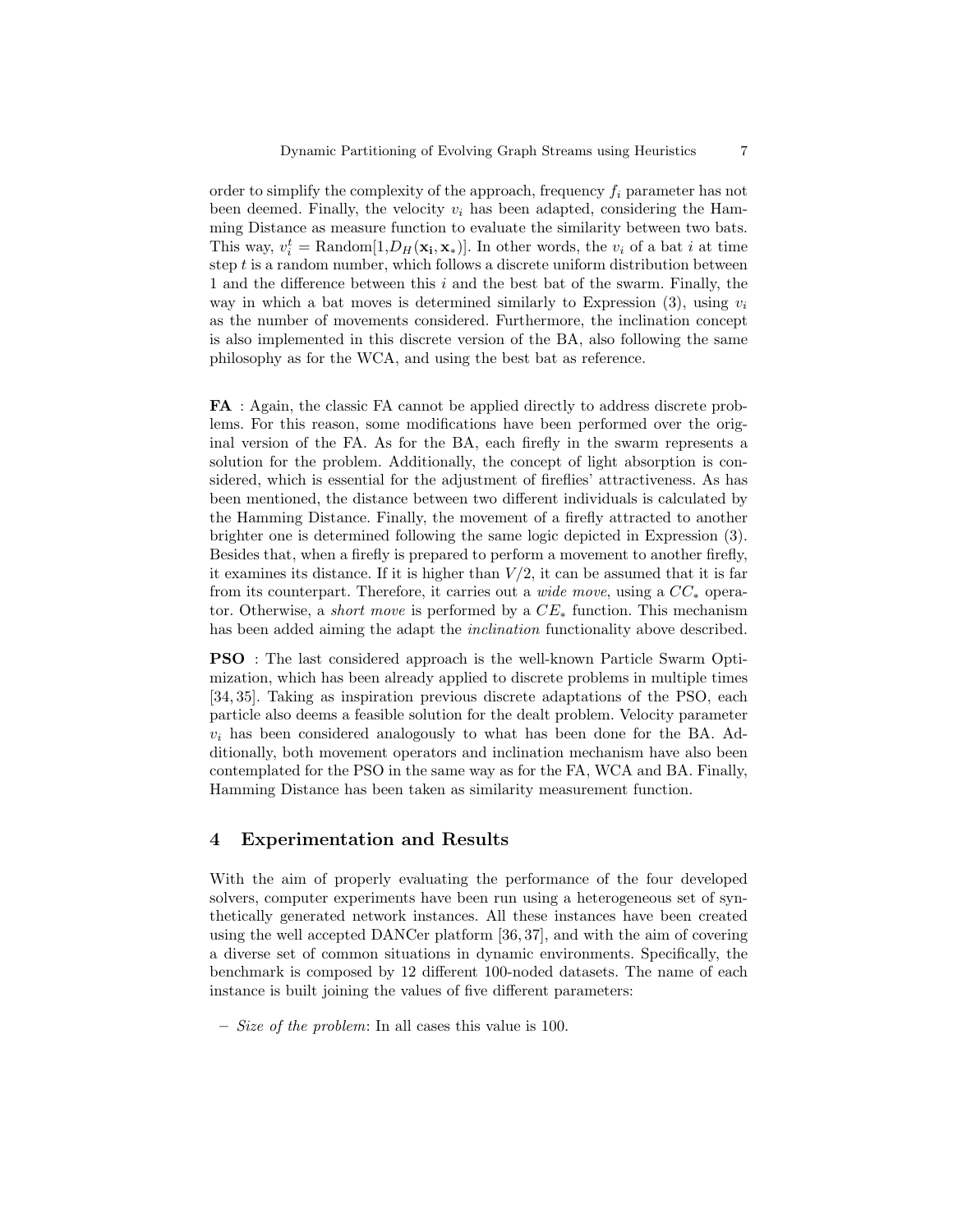- 8 E. Osaba et al.
	- $-$  Communities: The number of communities that compose the ground of truth solution.
	- Generations: Number of generations run for each Graph Snapshot  $e_i$ .
	- Variability: The difference between adjacent graph snapshot  $e_i$  and  $e_{i+1}$ . This parameter can adopt three different values: Slight (variety of 5% between adjacent snapshots), Medium (variety of 10%), and Dramatic (variety of 20%).
	- Transition: Each instance is composed by 30 canonical snapshots, divided into two different families of 15 timestamps. If Transition takes Abrupt value, the transition between both families is directly made after the 15th timestamp. These instances are comprised just by these 30 snapshots. On the hand, if Transition takes Gradual value, this transition is made gradually, introducing 10 additional snapshots between the last timestamp of the first family, and the first timestamps of the second one. These datasets are finally composed by 40 snapshots.

This network construction approach allows us to measure the performance of the developed solvers over noisy versions of a graph characterized by a controlled underlying community distribution. This method opposes to the common practice by which the comparison is done based on the fitness value obtained by each technique. Finally, 10 independent runs have been executed for each solver and dataset, aiming at reaching statistically reliable insights. Regarding the ending criterion, it depends on both Generations and Transition parameters of the instance. Thus, depending on the values taken by these parameters, solvers end after 600, 800, 1500 or 2000 generations. The population size has been established in 50 for each method. In the concrete case of WCA, the number of rivers has been established in 9 (approximately 20% of the whole population), leading to a number of 40 streams. On the other hand, the maximum distance for evaporation) and R have been respectively set to  $5\%$  and a uniform random value from  $\mathbb{N}[0, 0.5V]$ . On the other hand, for FA  $\gamma=0.95$ . Finally, for BA  $\alpha = \beta = 0.98$ ,  $A_i^0 = 1.0$  and  $r_i^0 = 0.1$ . For the development and parameterization of these methods, the guidelines given in [32, 33, 38] have been followed.

Table 1. Obtained NMI results (average/best/standard deviation) using WCA, BA, FA and PSO. Best average results have been highlighted in bold.

|                                                                                                                                                                                        | <b>WCA</b> |      |          | BΑ  |             |             | FΑ                                                                                                                                                                                                                                       |       |              | PSO <sub></sub> |       |                 |
|----------------------------------------------------------------------------------------------------------------------------------------------------------------------------------------|------------|------|----------|-----|-------------|-------------|------------------------------------------------------------------------------------------------------------------------------------------------------------------------------------------------------------------------------------------|-------|--------------|-----------------|-------|-----------------|
| Instance                                                                                                                                                                               | Avg        | Best | Std      | Avg | <b>Best</b> | Stdl        | Avg                                                                                                                                                                                                                                      | Best. | Std          | Avg             | Best. | Std             |
| $100.7.20$ $Sli$ $Abr$                                                                                                                                                                 |            |      |          |     |             |             | l0.617-0.439l0.724-0.632l0.029-0.036l <b>l0.668-</b> 0.484l0.811-0.676l0.035-0.062ll0.646 <b>-0.571</b> l0.739-0.682l0.038-0.034ll0.573-0.460l0.665-0.608l0.024-0.0334                                                                   |       |              |                 |       |                 |
| $100.7.20$ Sli Grad                                                                                                                                                                    |            |      |          |     |             |             | $[0.619 \cdot 0.482] 0.772 \cdot 0.632] 0.030 \cdot 0.034]$ [0.676-0.461 $[0.757 \cdot 0.588] 0.027 \cdot 0.053]$ [0.658-0.571 $[0.760 \cdot 0.681] 0.034 \cdot 0.036]$ [0.580-0.463] $[0.657 \cdot 0.590]$                              |       |              |                 |       | $0.021 - 0.042$ |
| $100.7.50$ $Sli$ $Abr$                                                                                                                                                                 |            |      |          |     |             |             | $[0.671 \cdot 0.529]0.784 \cdot 0.683]0.034 \cdot 0.035]$ [0.699-0.513] $0.755 \cdot 0.670]0.026 \cdot 0.041]0.655 \cdot 0.577$ [0.760-0.681] $[0.034 \cdot 0.036]$ [0.640-0.492] $[0.759 \cdot 0.664]$                                  |       |              |                 |       | $0.031 - 0.045$ |
| $100.7.50$ $Sli$ $Grad$                                                                                                                                                                |            |      |          |     |             |             | l0.662-0.540l0.784-0.708l0.029-0.034ll <b>0.689</b> -0.500l0.777-0.635l0.032-0.054ll0.650- <b>0.580</b> l0.751-0.689l0.033-0.030ll0.638-0.486l0.758-0.700l                                                                               |       |              |                 |       | 0.031-0.039     |
| $100.8.20$ <sub>Med</sub> $Abr$                                                                                                                                                        |            |      |          |     |             |             | $[0.619 \cdot 0.44510.860 \cdot 0.64810.029 \cdot 0.0401]$ 0.660-0.500 $[0.869 \cdot 0.65310.040 \cdot 0.0421]$ 0.633-0.519 $[0.811 \cdot 0.61810.030 \cdot 0.0331]$ 0.561-0.474 $[0.698 \cdot 0.597]$                                   |       |              |                 |       | 0.027-0.030     |
| [100.8.20. Med. Grad]                                                                                                                                                                  |            |      |          |     |             |             | $[0.620 \cdot 0.463] 0.840 \cdot 0.620] 0.027 \cdot 0.040]$ [0.654-0.460] $0.861 \cdot 0.652$ [0.041-0.043] [0.643-0.526 [0.799-0.642] $0.031 \cdot 0.040$ [10.571-0.464] $0.701 \cdot 0.57$                                             |       |              |                 |       | 0.026-0.031     |
| $100.8.50$ <sub>Med</sub> $Abr$                                                                                                                                                        |            |      |          |     |             |             | l0.681-0.495 0.861-0.663 0.029-0.036  0.710-0.483 0.870-0.635 0.036-0.035  0.640-0.522 0.802-0.657 0.031-0.036  0.601-0.498 0.835-0.633                                                                                                  |       |              |                 |       | 0.033-0.034     |
| $100.8.50$ Med Grad                                                                                                                                                                    |            |      |          |     |             |             | $[0.674 - 0.492] \cdot 0.861 - 0.684] \cdot 0.039 - 0.039 \cdot 0.683 - 0.482] \cdot 0.861 - 0.691 \cdot 0.032 - 0.049 \cdot 0.650 - 0.524 \cdot 0.812 - 0.644] \cdot 0.031 - 0.032 \cdot 0.612 - 0.466 \cdot 0.848 - 0.610 \cdot 0.612$ |       |              |                 |       | 0.030-0.034     |
| $100.9.20$ _Dram_Abr                                                                                                                                                                   |            |      |          |     |             |             | $[0.593-0.474]0.726-0.631]0.029-0.038]$ $[0.639-0.501]0.820-0.684]0.034-0.039]$ $[0.607-0.569]0.741-0.657]0.030-0.027]$ $[0.535-0.539]0.643-0.657]$                                                                                      |       |              |                 |       | 0.029-0.029     |
| [100.9. <i>20. Dram.Grad</i> ]0.589-0.515 0.696-0.641 0.029-0.033  <b>0.641-</b> 0.543 0.793-0.697 0.025-0.063  0.606- <b>0.570</b>  0.753-0.706 0.031-0.029  0.538-0.538 0.643-0.644  |            |      |          |     |             |             |                                                                                                                                                                                                                                          |       |              |                 |       | $0.024 - 0.030$ |
| $100.9.50\_Dram\_Abr$                                                                                                                                                                  |            |      |          |     |             |             | $[0.642 - 0.538]0.791 - 0.684]0.028 - 0.036]0.677 - 0.550]0.811 - 0.675]0.026 - 0.026]0.614 - 0.559]0.765 - 0.641]0.031 - 0.028]0.586 - 0.529]0.727 - 0.646]0.69$                                                                        |       |              |                 |       | 0.032-0.039     |
| [100_9_50_ <i>Dram_Grad</i> ]0.638-0.544[0.820-0.694[0.024-0.030][ <b>0.651</b> -0.548[0.826-0.664[0.042-0.038][0.620- <b>0.553</b> [0.764-0.643][0.035-0.026][0.585-0.514[0.701-0.64] |            |      |          |     |             |             |                                                                                                                                                                                                                                          |       |              |                 |       | 0.028-0.031     |
| Friedman's non-parametric test (mean ranking)                                                                                                                                          |            |      |          |     |             |             |                                                                                                                                                                                                                                          |       |              |                 |       |                 |
| Rank<br>$2.5 - 3.0$                                                                                                                                                                    |            |      | 1.0-2.83 |     |             | $2.5 - 1.0$ |                                                                                                                                                                                                                                          |       | $4.0 - 3.16$ |                 |       |                 |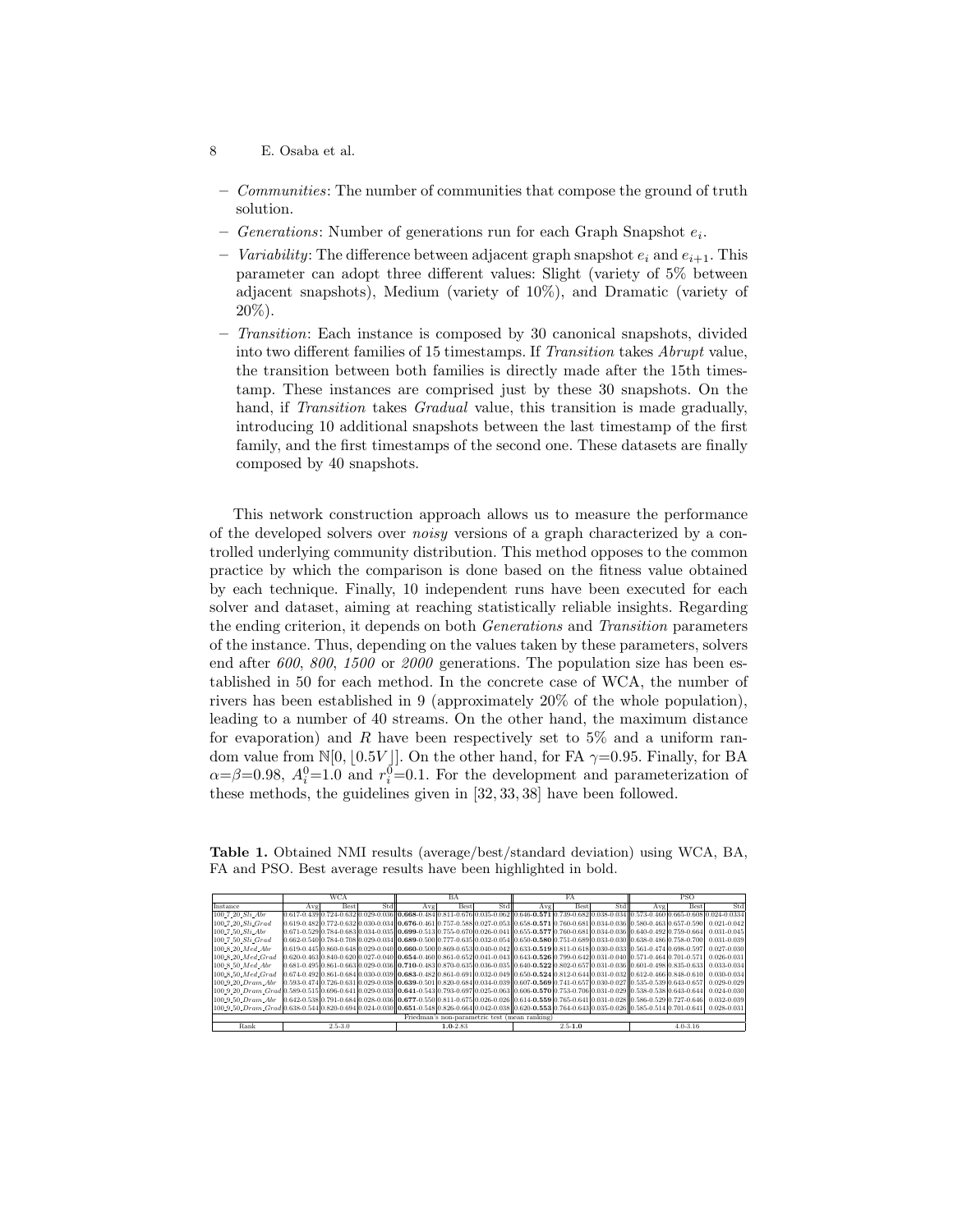In Table 1, outcomes (average/best/standard deviation) obtained by the four solvers are shown. Each of these values are divided into two different sub-values, each one depicting separately the performance for the first and the second family. As has been mentioned, each dataset is composed by 30 canonical Graph Snapshots (plus 10 transitional ones for Gradual instances), which belong to two different families. All results are shown in terms of the Normalized Mutual Information (NMI) with respect to the ground of truth partition of the specific timestamp. This means that the average depicted represents the mean NMI value for all the 15 timestamps belonging to the same family. Analogously, best values depict the maximum value reached at any timestamp of the whole family. The NMI score measures the level of agreement between two community partitions: if  $NM(\widetilde{\mathcal{V}}, \widetilde{\mathcal{V}}') = 1$  both distributions  $\widetilde{\mathcal{V}}$  and  $\widetilde{\mathcal{V}}'$  are equal to each other. This also means that lower values denote that there are differences between them.

A first analysis reveals that BA is the best alternative in the 100% of the cases for the first family, while the FA emerges as the best alternative in all the datasets for the second families. On the other hand, the performance of PSO is much lower than the other alternatives, while WCA is one step behind BA and FA. In this sense, we can see how WCA is much worse than the BA for the first families but similar to FA in this context. On the contrary, it is much worse than FA for second families while it obtains similar outcomes than BA. Although it may seem unintuitive, this switch in the quality of results has a logical explanation, which is based in the fact that BA is a better for the exploitation of the solution space, while FA shows a better adapting capacity thank to its enhanced exploratory ability.

Following the guidelines in [39] and [40], two different tests have been carried out to resolve the statistical relevance of the reported performance gaps. To begin with, the Friedman's non-parametric test for multiple comparison allows proving if there are significant differences in the results obtained by all reported methods. Last row of Table 1 displays the mean ranking returned by this nonparametric test for each of the compared algorithms and families (the lower the rank, the better the performance). Thus, for the first family the Friedman statistic (distributed according to  $\chi^2$  with 4 degrees of freedom) was equal to 32.4. Furthermore, the confidence interval has been set to 99%, being 13.27 the critical point in a  $\chi^2$  distribution with 4 degrees of freedom. Since 32.4 > 13.27, it can be concluded that there are significant differences among the results, thus BA can be regarded as the method having the lowest rank. Regarding the second family, and taking into account also the results shown in Table 1, the Friedman statistic test is 22.0. Again, since  $22.0 > 13.27$ , the same conclusion is also applicable in this case.

The second statistical test is the Holm's post-hoc test. For correctly conducting this test, BA has been set as the control algorithm for the first family, whilst for the second FA has been established. Table 2 gathers the unadjusted and adjusted p-values obtained through the application of Holm's post-hoc procedure. From these p-values it can be concluded that BA, for the first case, and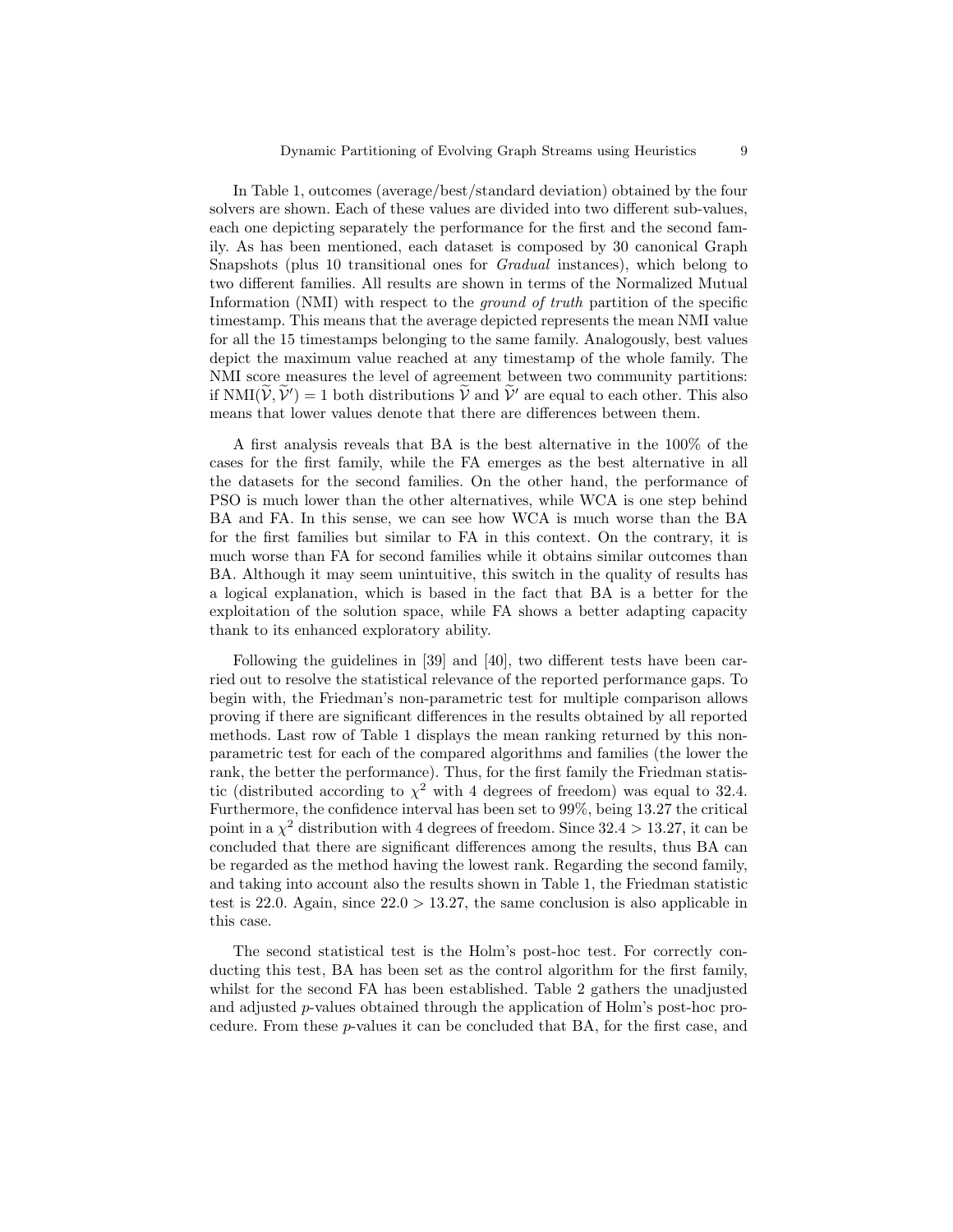FA, for the second one, are significantly better than their counterparts at a 95% confidence level, since all p values are lower than 0.05.

Finally, and seeking for the completeness of the present research, we show in Figure 1 and Figure 2 the evolution of the NMI and modularity along the whole execution for the instance  $100.7.50 \text{ } Sil$ . In Figure 1 the performance of the BA is depicted, while Figure 2 is devoted to FA. Both graphs represent the performance presented over the 10 runs.

|      | Fam1 (BA as control)                                                |          | Fam2 (FA as control) |          |          |  |  |
|------|---------------------------------------------------------------------|----------|----------------------|----------|----------|--|--|
|      | Algorithm Unadjusted p Adjusted p Algorithm Unadjusted p Adjusted p |          |                      |          |          |  |  |
| WCA  | 0.004427                                                            | 0.008853 | WCA                  | 0.000148 | 0.000296 |  |  |
| FA   | 0.004427                                                            | 0.008853 | <b>BA</b>            | 0.000504 | 0.000504 |  |  |
| PSO. | 0.0                                                                 | 0.0      | <b>PSO</b>           | 0.000039 | 0.000118 |  |  |

Table 2. Unadjusted and adjusted  $p$ -values obtained as a result of the application of Holm's post-hoc procedure using BA and FA as control algorithms.



Fig. 1. Evolution of the NMI and fitness obtained by BA for 100<sub>-7-50</sub> Sli<sub>-Abr</sub>. Blue line denotes the NMI. Red line depicts the modularity. Vertical grey line represents a timestamp alteration. Vertical black line points the family change.

## 5 Conclusions and Future Research Lines

In this study, community finding in dynamic graphs has been dealt by using four different nature-inspired meta-heuristics: Water Cycle Algorithm, Bat Algorithm, Firefly Algorithm and Particle Swarm Optimization. For this purpose, the detection of optimal partitions has been modeled as a discrete optimization problem, using an adapted Newman and Girvan's Modularity as evaluation function. All the four deemed methods have been adapted to face the particularities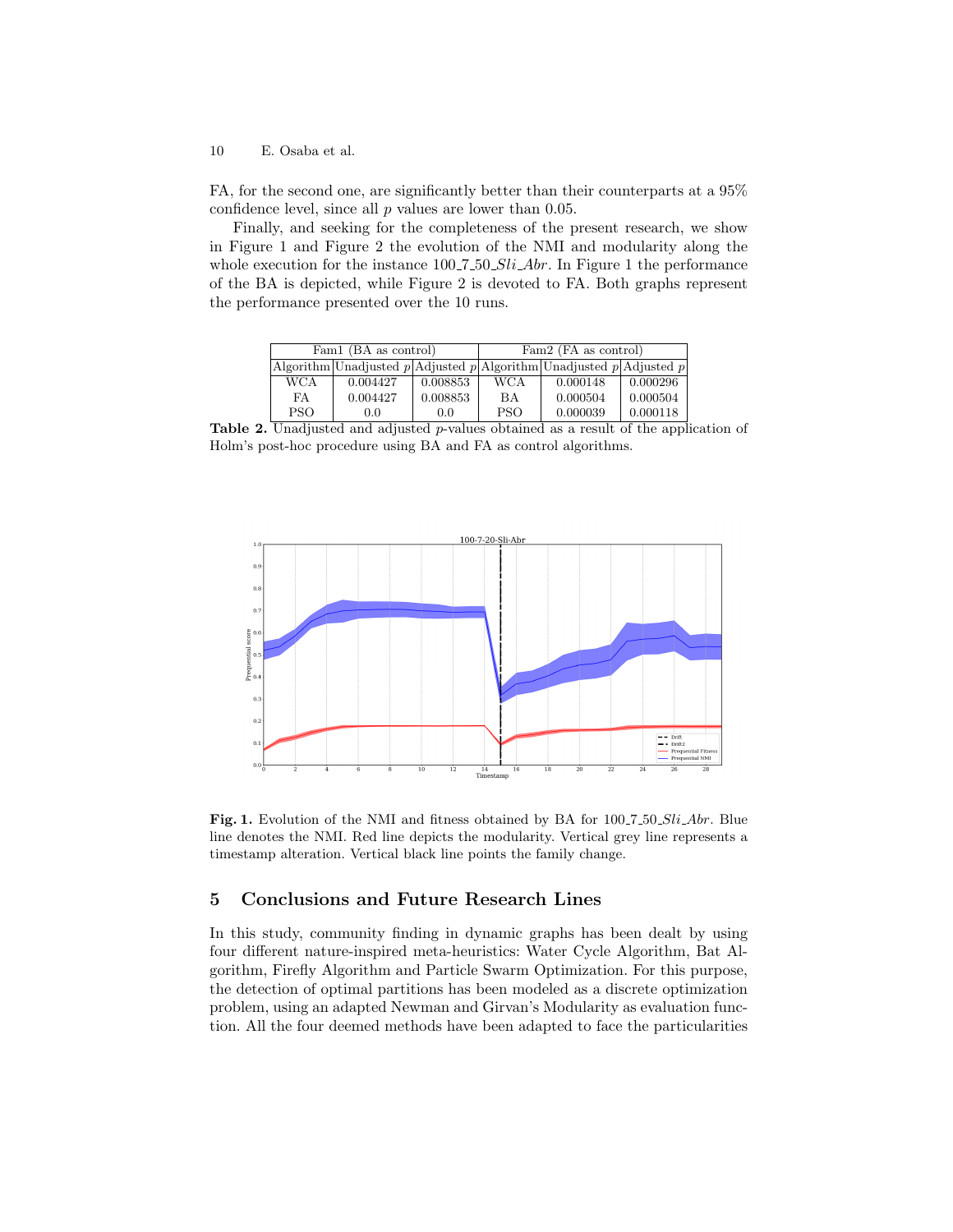

Fig. 2. Evolution of the NMI and fitness obtained by FA for 100\_7\_50\_Sli\_Abr. Blue line denotes the NMI. Red line depicts the modularity. Vertical grey line represents a timestamp alteration. Vertical black line points the family change.

of the solution space, such as the potential representational ambiguity of label encoding and the definition of distance between solutions to the problem. The performance of each approach has been evaluated using a benchmark composed by 12 dynamic networks, all of them comprised by 100 nodes, using as comparison criterion the Normalized Mutual Information (or NMI) regarding their ground of truth partition. Obtained outcomes demonstrated that BA and FA dominate over their counterparts with statistical significance.

As future work, we plan to conduct further efforts in different directions. The most imminent one is the adaption of additional nature-inspired, evolutionary and swarm intelligent methods, such as the Cuckoo Search [41] or Grey Wolf Optimizer [42]. The performance shown by these techniques applied to other optimization problems [43–46] lead us to consider them as potentially promising methods. Moreover, we will also consider larger network instances that the ones employed in this paper. Finally, we have the firm intention of exploring the hybridization of these heuristic with local search techniques, trying to mimic the operation of other heuristics found in the related state of the art, such as recently contributed message passing procedures [47] and other techniques renowned for their good scalability [48].

### Acknowledgements

E. Osaba and J. Del Ser would like to thank the Basque Government for its funding support through the EMAITEK program. A. Iglesias and A. Galvez acknowledge the financial support from the projects TIN2017-89275-R (AEI/FEDER, UE) and PDE-GIR (H2020, MSCA program, ref. 778035). Iztok Fister and Iztok Fister Jr. acknowledge the financial support from the Slovenian Research Agency (Research Core Founding No. P2-0041 and P2-0057).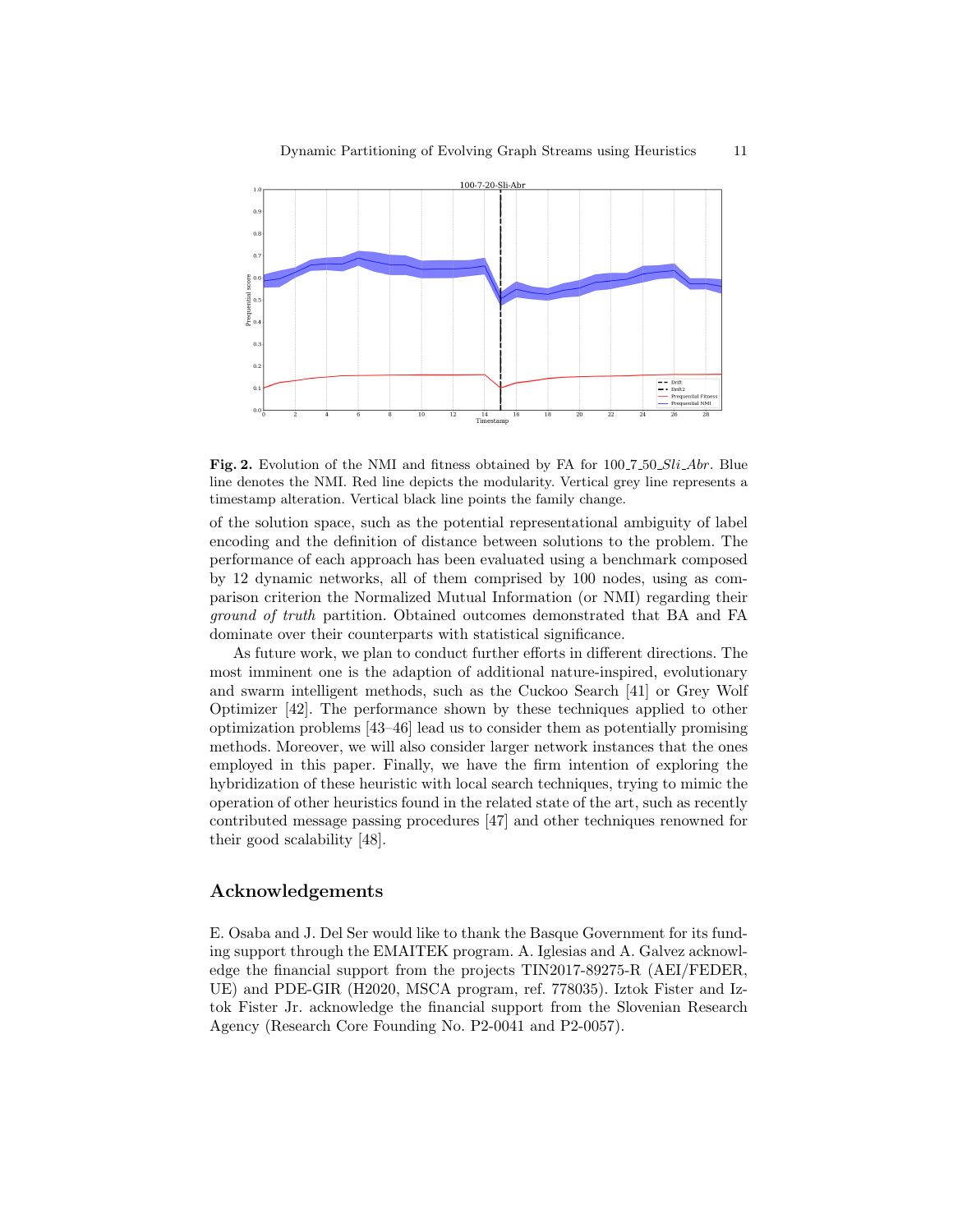#### References

- 1. Bello-Orgaz, G., Jung, J.J., Camacho, D.: Social big data: Recent achievements and new challenges. Information Fusion 28 (2016) 45–59
- 2. Lara-Cabrera, R., Pardo, A.G., Benouaret, K., Faci, N., Benslimane, D., Camacho, D.: Measuring the radicalisation risk in social networks. IEEE Access 5 (2017) 10892–10900
- 3. Torregrosa, J., Panizo, A.: Risktrack: Assessing the risk of jihadi radicalization on ´ twitter using linguistic factors. In: International Conference on Intelligent Data Engineering and Automated Learning, Springer (2018) 15–20
- 4. Westlake, B.G., Bouchard, M.: Liking and hyperlinking: Community detection in online child sexual exploitation networks. Social science research 59 (2016) 23–36
- 5. Villar-Rodríguez, E., Del Ser, J., Torre-Bastida, A.I., Bilbao, M.N., Salcedo-Sanz, S.: A novel machine learning approach to the detection of identity theft in social networks based on emulated attack instances and support vector machines. Concurrency and Computation: Practice and Experience 28(4) (2016) 1385–1395
- 6. Chakraborty, T., Srinivasan, S., Ganguly, N., Mukherjee, A., Bhowmick, S.: On the permanence of vertices in network communities. In: ACM SIGKDD international conference on Knowledge discovery and data mining, ACM (2014) 1396–1405
- 7. Aldecoa, R., Mar´ın, I.: Deciphering network community structure by surprise. PloS one 6(9) (2011) e24195
- 8. Newman, M.E., Girvan, M.: Finding and evaluating community structure in networks. Physical review E 69(2) (2004) 026113
- 9.  $\rm Zalik, K.R.:$  Evolution algorithm for community detection in social networks using node centrality. In: Intelligent Methods and Big Data in Industrial Applications. Springer (2019) 73–87
- 10. Pizzuti, C., Socievole, A.: A genetic algorithm for community detection in attributed graphs. In: International Conference on the Applications of Evolutionary Computation, Springer (2018) 159–170
- 11. Pizzuti, C.: Evolutionary computation for community detection in networks: a review. IEEE Transactions on Evolutionary Computation 22(3) (2018) 464–483
- 12. Rahimi, S., Abdollahpouri, A., Moradi, P.: A multi-objective particle swarm optimization algorithm for community detection in complex networks. Swarm and Evolutionary Computation 39 (2018) 297–309
- 13. Del Ser, J., Lobo, J.L., Villar-Rodriguez, E., Bilbao, M.N., Perfecto, C.: Community detection in graphs based on surprise maximization using firefly heuristics. In: IEEE Congress on Evolutionary Computation (CEC), IEEE (2016) 2233–2239
- 14. Hassan, E.A., Hafez, A.I., Hassanien, A.E., Fahmy, A.A.: A discrete bat algorithm for the community detection problem. In: International Conference on Hybrid Artificial Intelligence Systems, Springer (2015) 188–199
- 15. Saoud, B.: Networks clustering with bee colony. Artificial Intelligence Review (2018) 1–13
- 16. Rossetti, G., Cazabet, R.: Community discovery in dynamic networks: a survey. ACM Computing Surveys (CSUR) 51(2) (2018) 35
- 17. Messaoudi, I., Kamel, N.: A multi-objective bat algorithm for community detection on dynamic social networks. Applied Intelligence (2019) 1–18
- 18. Li, Z., Liu, J.: A multi-agent genetic algorithm for community detection in complex networks. Physica A: Statistical Mechanics and its Applications 449 (2016) 336– 347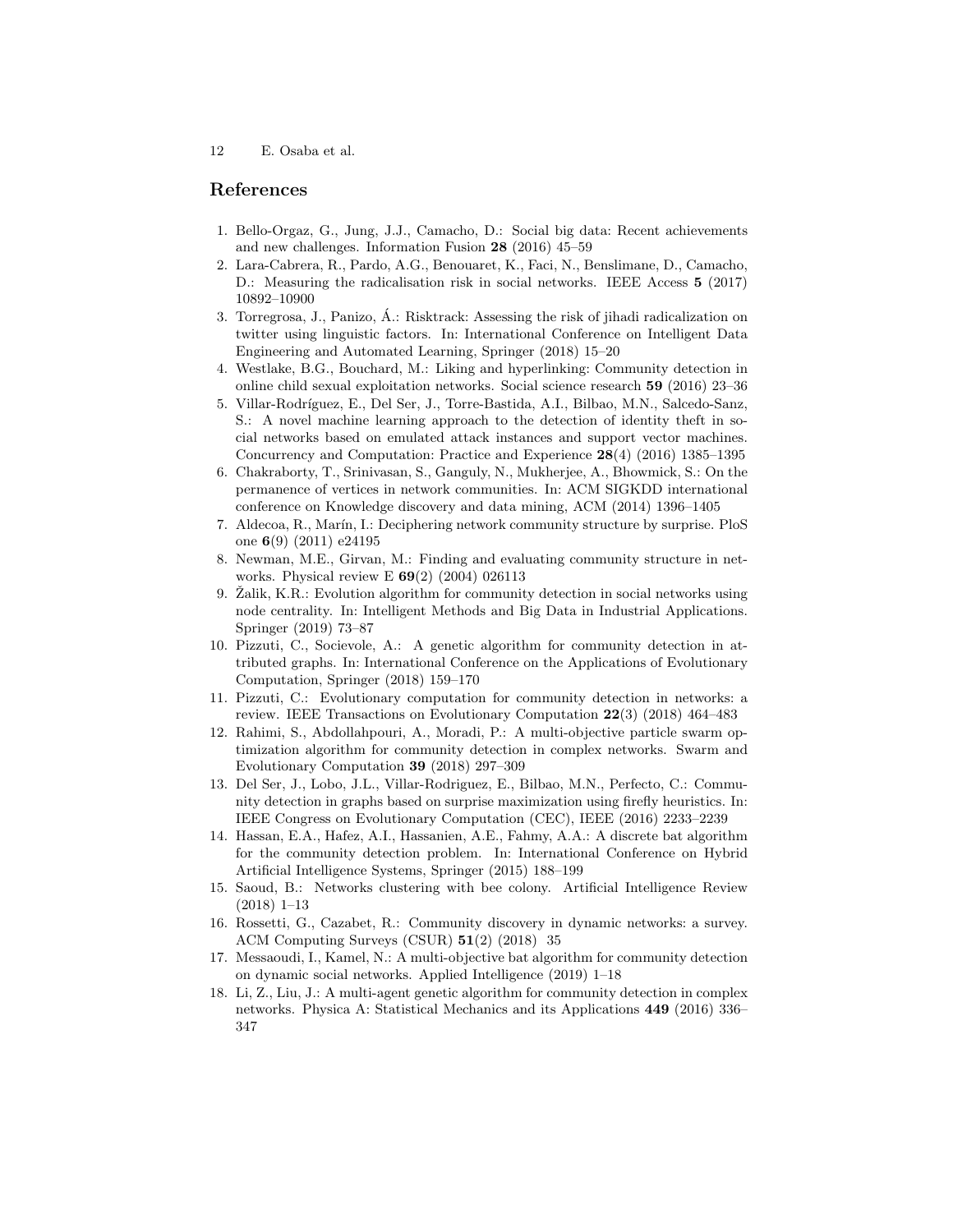- 19. Folino, F., Pizzuti, C.: An evolutionary multiobjective approach for community discovery in dynamic networks. IEEE Transactions on Knowledge and Data Engineering 26(8) (2014) 1838–1852
- 20. Eskandar, H., Sadollah, A., Bahreininejad, Ardeshir, Hamdi, M.: Water cycle algorithm a novel metaheuristic optimization method for solving constrained engineering optimization problems. Applied Soft Computing 110(111) (2012) 151–166
- 21. Yang, X.S.: A new metaheuristic bat-inspired algorithm. In: Nature inspired cooperative strategies for optimization (NICSO 2010). Springer (2010) 65–74
- 22. Yang, X.S.: Firefly algorithm, stochastic test functions and design optimisation. International Journal of Bio-Inspired Computation 2(2) (2010) 78–84
- 23. Kennedy, J.: Particle swarm optimization. In: Encyclopedia of machine learning. Springer (2011) 760–766
- 24. Leicht, E.A., Newman, M.E.: Community structure in directed networks. Physical review letters 100(11) (2008) 118703
- 25. Chakraborty, T., Dalmia, A., Mukherjee, A., Ganguly, N.: Metrics for community analysis: A survey. ACM Computing Surveys (CSUR) 50(4) (2017) 54
- 26. Chen, M., Kuzmin, K., Szymanski, B.K.: Community detection via maximization of modularity and its variants. IEEE Transactions on Computational Social Systems 1(1) (2014) 46–65
- 27. Harris, J.M., Hirst, J.L., Mossinghoff, M.J.: Combinatorics and graph theory. Volume 2. Springer (2008)
- 28. Hruschka, E.R., Campello, R.J., Freitas, A.A., et al.: A survey of evolutionary algorithms for clustering. IEEE Transactions on Systems, Man, and Cybernetics, Part C (Applications and Reviews) 39(2) (2009) 133–155
- 29. Falkenauer, E.: Genetic algorithms and grouping problems. Wiley & Sons., Inc., New York, NY, USA (1998)
- 30. Osaba, E., Del Ser, J., Camacho, D., Galvez, A., Iglesias, A., Fister, I.: Community detection in weighted directed networks using nature-inspired heuristics. In: International Conference on Intelligent Data Engineering and Automated Learning, Springer (2018) 325–335
- 31. Eskandar, H., Sadollah, A., Bahreininejad, A., Hamdi, M.: Water cycle algorithm–a novel metaheuristic optimization method for solving constrained engineering optimization problems. Computers  $&$  Structures 110 (2012) 151–166
- 32. Osaba, E., Del Ser, J., Sadollah, A., Bilbao, M.N., Camacho, D.: A discrete water cycle algorithm for solving the symmetric and asymmetric traveling salesman problem. Applied Soft Computing 71 (2018) 277–290
- 33. Osaba, E., Yang, X.S., Fister Jr, I., Del Ser, J., Lopez-Garcia, P., Vazquez-Pardavila, A.J.: A discrete and improved bat algorithm for solving a medical goods distribution problem with pharmacological waste collection. Swarm and Evolutionary Computation 44 (2019) 273–286
- 34. Chen, A.l., Yang, G.k., Wu, Z.m.: Hybrid discrete particle swarm optimization algorithm for capacitated vehicle routing problem. Journal of Zhejiang University-Science A 7(4) (2006) 607–614
- 35. Zhong, Y., Lin, J., Wang, L., Zhang, H.: Discrete comprehensive learning particle swarm optimization algorithm with metropolis acceptance criterion for traveling salesman problem. Swarm and Evolutionary Computation (2018)
- 36. Largeron, C., Mougel, P.N., Benyahia, O., Za¨ıane, O.R.: Dancer: dynamic attributed networks with community structure generation. Knowledge and Information Systems 53(1) (2017) 109–151